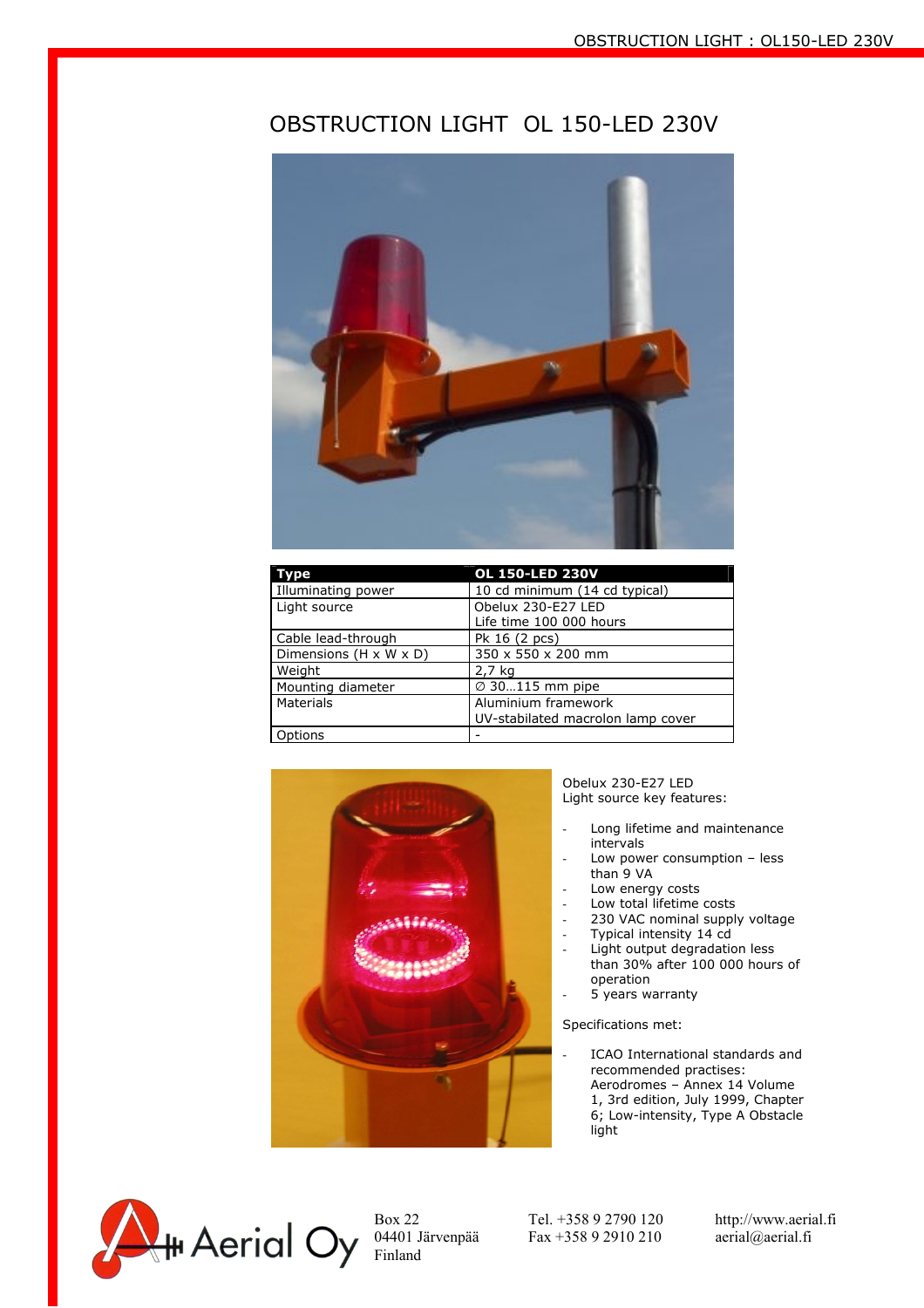

### 10-230-E27-D DATA SHEET

## 230 V<sub>AC</sub> BMVBW Hindernisfeuer 10 cd / 2003 and ICAO Low-intensity, Type A Obstacle Light, replacement unit

#### **Key features**

- Based on LED technology
- Extremely reliable long lifetime
- Very low power consumption
- 230 V AC nominal supply voltage
- Intensity 18 cd typical
- Stabilised light output
- Easy to install
- No RF-radiations
- Safe and easy to use

#### **Benefits**

- Long maintenance intervals
- Low energy cost
- Supply power voltage variations do not affect to light output
- Very low total lifetime costs
- Comes with five (5) years warranty

#### **Specifications met**

- BMVBW Hindernisfeuer 10 cd / 2003
- ICAO International Standards and Recommended Practices: Aerodromes - Annex 14 Volume 1, 3rd Edition, July 1999, Chapter 6: Low-intensity, Type A Fixed Obstacle Light

#### **Optical characteristics**

- Intensity better than 10 cd
- Colour aviation red
- Horizontal radiation pattern 360°
- Vertical radiation pattern 50°
- LED supply current stabilised by constant current generator
- Light output degradation less than 30% after 100.000 h of operation

#### **Electrical characteristics**

- LEDs in several separate groups
- Nominal operating voltage 230 V<sub>AC</sub>
- Power consumption less than 10 VA
- Operating voltage range 210 to 250  $V_{AC}$
- Internal 230  $V_{AC}$  / 48  $V_{DC}$  power supply
- Two-stage over-voltage protection

#### **Mechanical characteristics**

- Yellow ABS+PC body
- Degree of protection IP 30
- Operating temperature range -55°C to +55°C
- Height 100 mm, diameter 92 mm, weight 0,4 kg

#### Ordering Code: Obelux 10-230-E27-D

Made in Finland



Obelux 10-230-E27-D





Technical information in this document is subject to change without notice. Copyright © Obelux Oy 2004

**Obelux Oy** Kutomotie 6 B FI-00380 Helsinki Finland

tel: +358 50 1999 fax: +358 9 621 5518 internet: www.obelux.com e-mail: info@obelux.com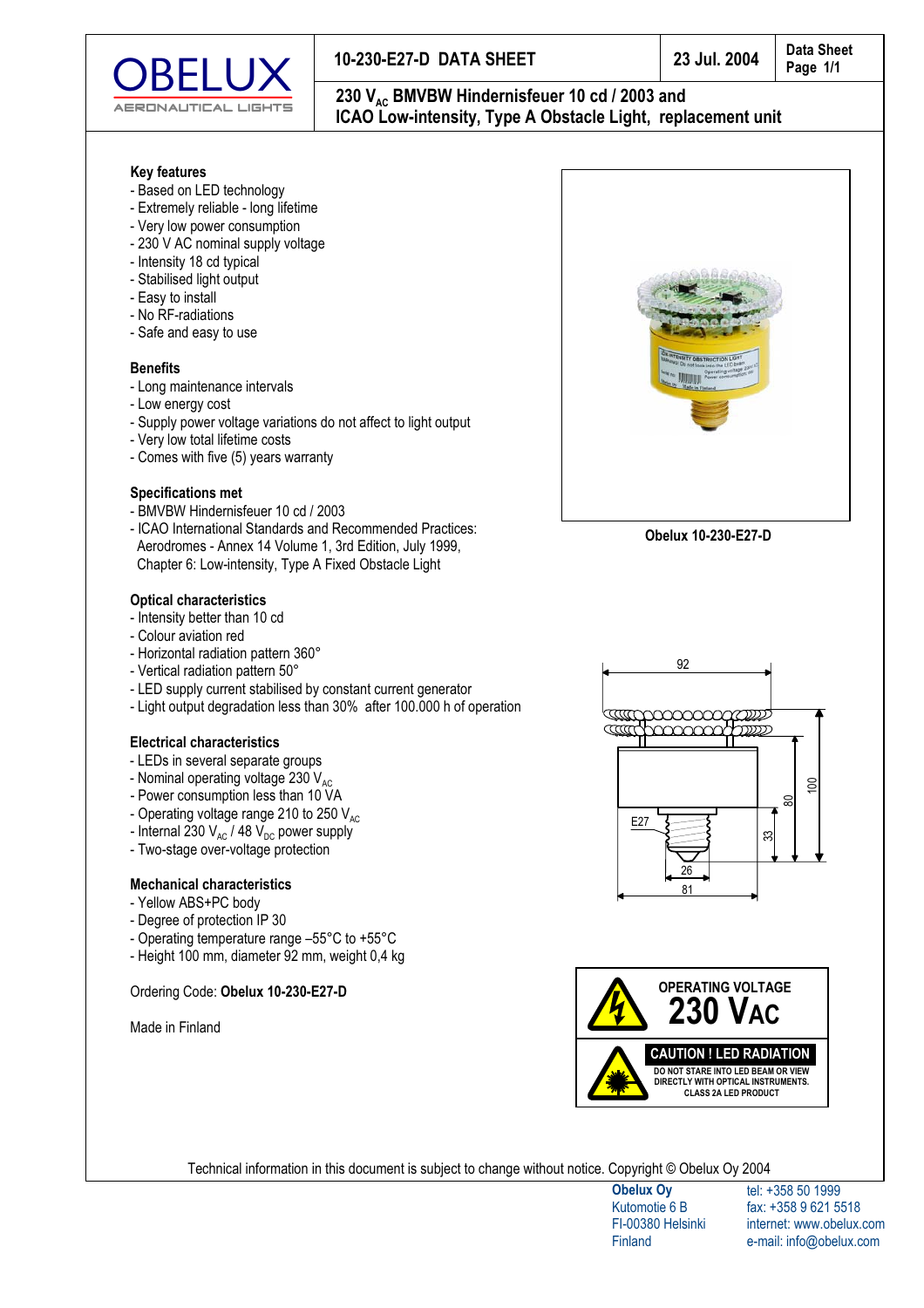## OBSTRUCTION LIGHT OL150-1SL



| Type                               | OL150-1SL                          |
|------------------------------------|------------------------------------|
| Illuminating power                 | 10 cd minimum                      |
| Light source                       | Philips 20W PLE lamp or similar    |
|                                    | Age 10 000 h                       |
|                                    | Electronic ignition                |
|                                    | Tremor damped                      |
| Cable lead-through                 | Pk 16 (2 pcs)                      |
| Dimensions $(H \times W \times D)$ | 350 x 550 x 200 mm                 |
| Weight                             | 2,7 kg                             |
| Mounting diameter                  | $\varnothing$ 30115 mm pipe        |
| Materials                          | Aluminium framework                |
|                                    | UV-stabilated macrolon lamp cover  |
| Options                            | SSL 10 / 230 LED lamp light source |
|                                    | Age 100 000 h                      |

OL150-1SL includes mounting kit and Philips 20 W PLE lamp by default

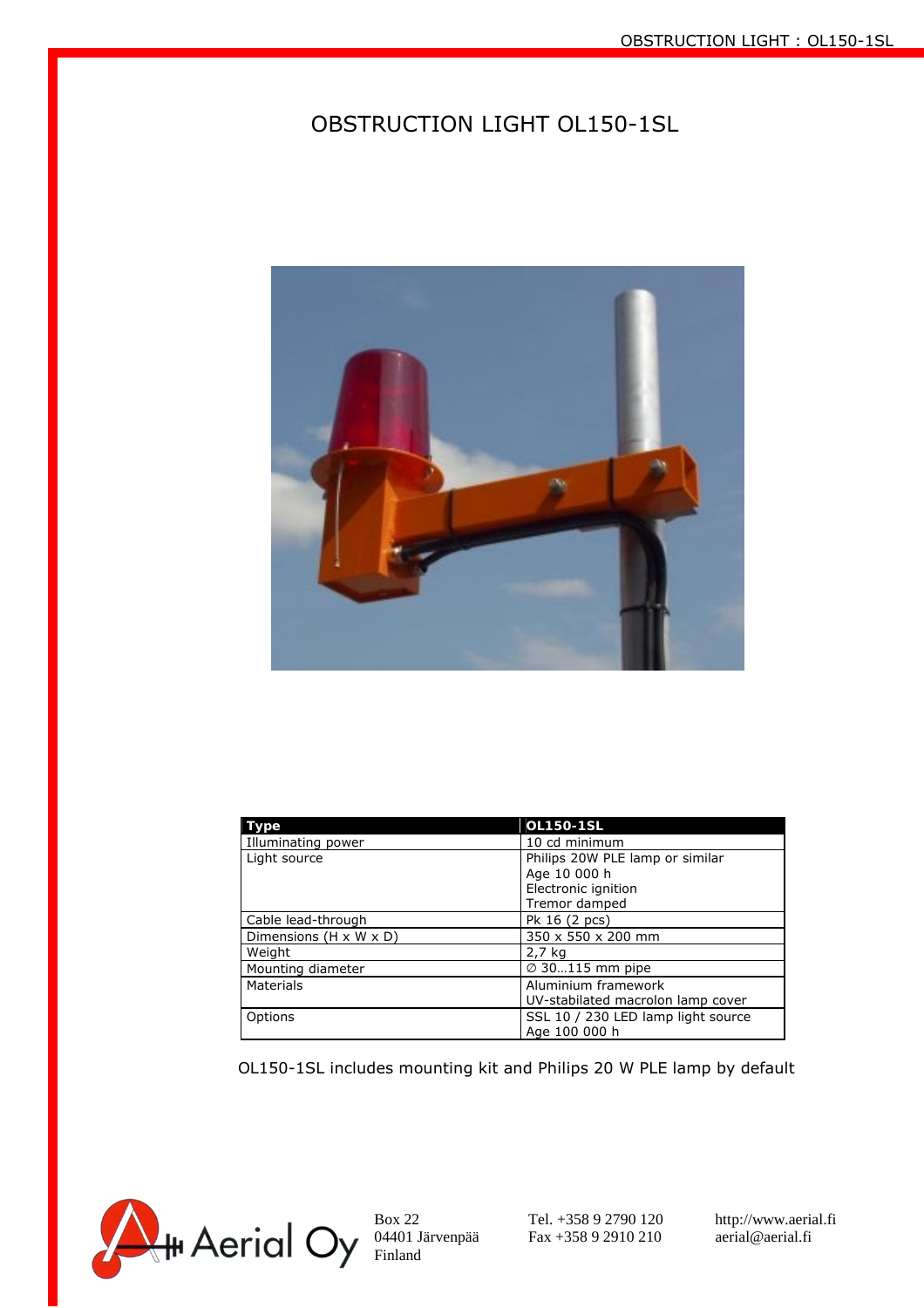# OBSTRUCTION LIGHT OL150-HQL



| Type                   | OL150-HQL                         |
|------------------------|-----------------------------------|
| Illuminating power     | 10 cd minimum                     |
| Light source           | Philips HPL-N 80W                 |
|                        | Electronic ignition               |
|                        | Tremor damped                     |
| Cable lead-through     | Pk 16 (2 pcs)                     |
| Dimensions (H x W x D) | 350 x 550 x 200 mm                |
| Weight                 | 2,7 kg                            |
| Mounting diameter      | $\varnothing$ 30115 mm pipe       |
| Materials              | Aluminium framework               |
|                        | UV-stabilated macrolon lamp cover |
| Options                |                                   |



Box 22 Tel. +358 9 2790 120 http://www.aerial.fi 04401 Järvenpää Fax +358 9 2910 210 aerial@aerial.fi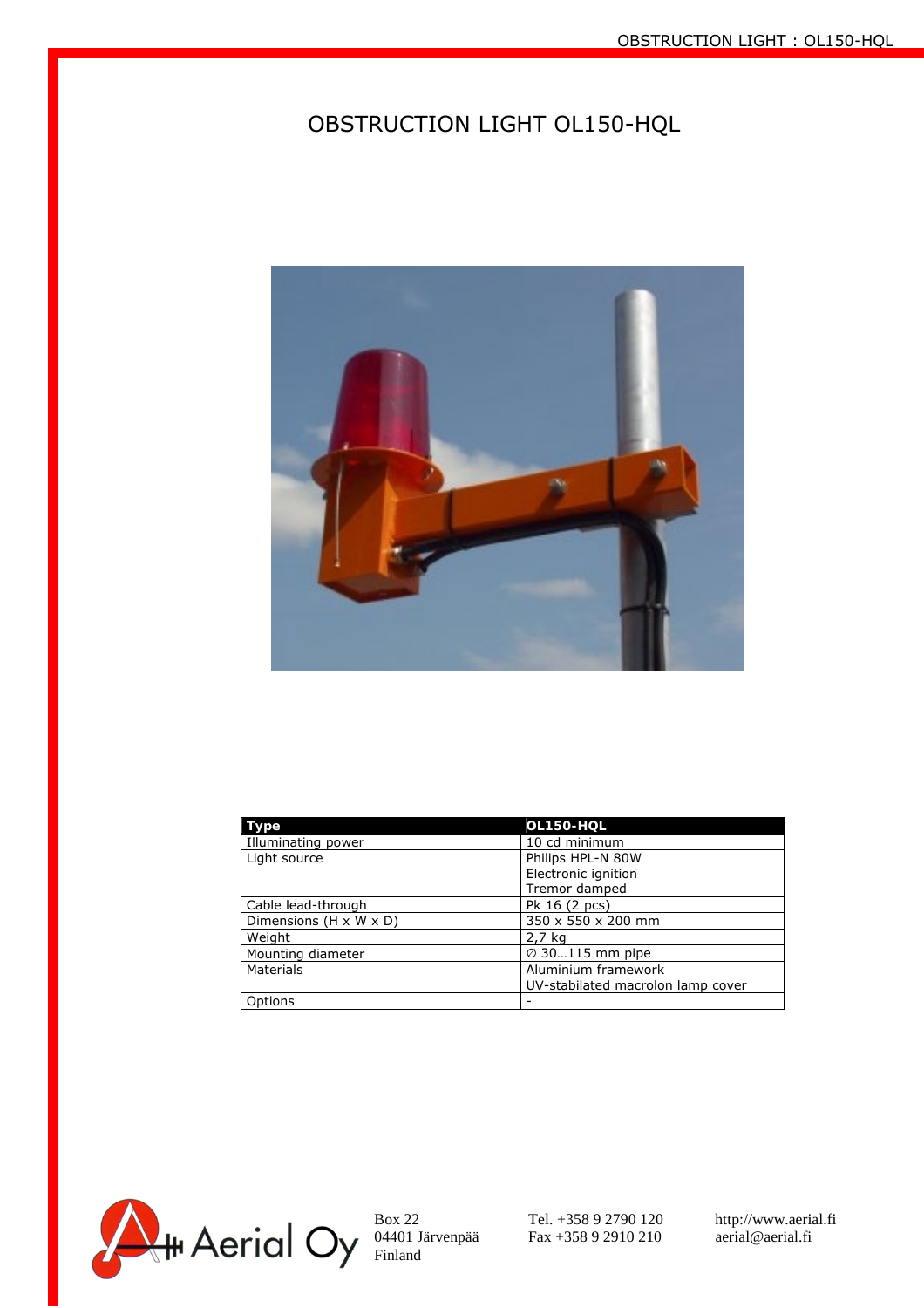

#### **Key features**

- Based on LED-technology
- Extremely reliable long lifetime
- Suitable for off-shore use
- Very low power consumption
- 230  $V_{AC}$  nominal operating voltage
- Stabilised light output
- Lightweight and small low wind load factor
- Easy to install, several mounting sets available
- Two gable glands, easy to chain without external terminal boxes
- No RF-radiations
- Five (5) years warranty

#### **Benefits**

- Long maintenance intervals
- Low energy cost
- Supply power voltage variations do not affect to light output
- Very low total lifetime costs
- Low wind load

#### **Specifications met**

- ICAO International Standards and Recommended Practices: Aerodromes - Annex 14 Volume 1, 3rd Edition, July 1999, Chapter 6: Low-intensity, Type A Fixed Obstacle Light

#### **Optical characteristics**

- Intensity better than 10 cd
- Colour aviation red
- Horizontal radiation pattern 360°
- Vertical radiation pattern 50°
- LED supply current stabilised by constant current generator
- Light output degradation less than 30% after 100.000 h of operation

#### **Electrical characteristics**

- Nominal operating voltage 230 V<sub>AC</sub>
- Power consumption less than 3 VA, 1.5 W
- Operating voltage range 210 to 250  $V_{AC}$
- Over-voltage protection
- **Mechanical characteristics**
- Anodized, marine grade aluminium body and end parts
- AISI 316 acid proof steel screws
- Colourless (clear) glass cover
- Terminal box for 1,5 6 mm<sup>2</sup> wires
- Degree of protection IP 65
- Operating temperature range -55°C to +55°C
- Height 210 mm, diameter 104 mm, weight 1.1 kg
- Wind load with MS-EV60 mounting kit @ 200 km/h less than 40 N

#### **Options**

- Mounting kits
- Light unit with Photocell & Flasher: Obelux LI-10-230-PCFL

Order Code: Obelux LI-10-230-F



Obelux LI-10-230-F LED obstacle light





Made in Finland

Technical information in this document is subject to change without notice. Copyright © Obelux Oy 2006

tel: +358 50 1999 fax: +358 9 621 5518 internet: www.obelux.com e-mail: info@obelux.com